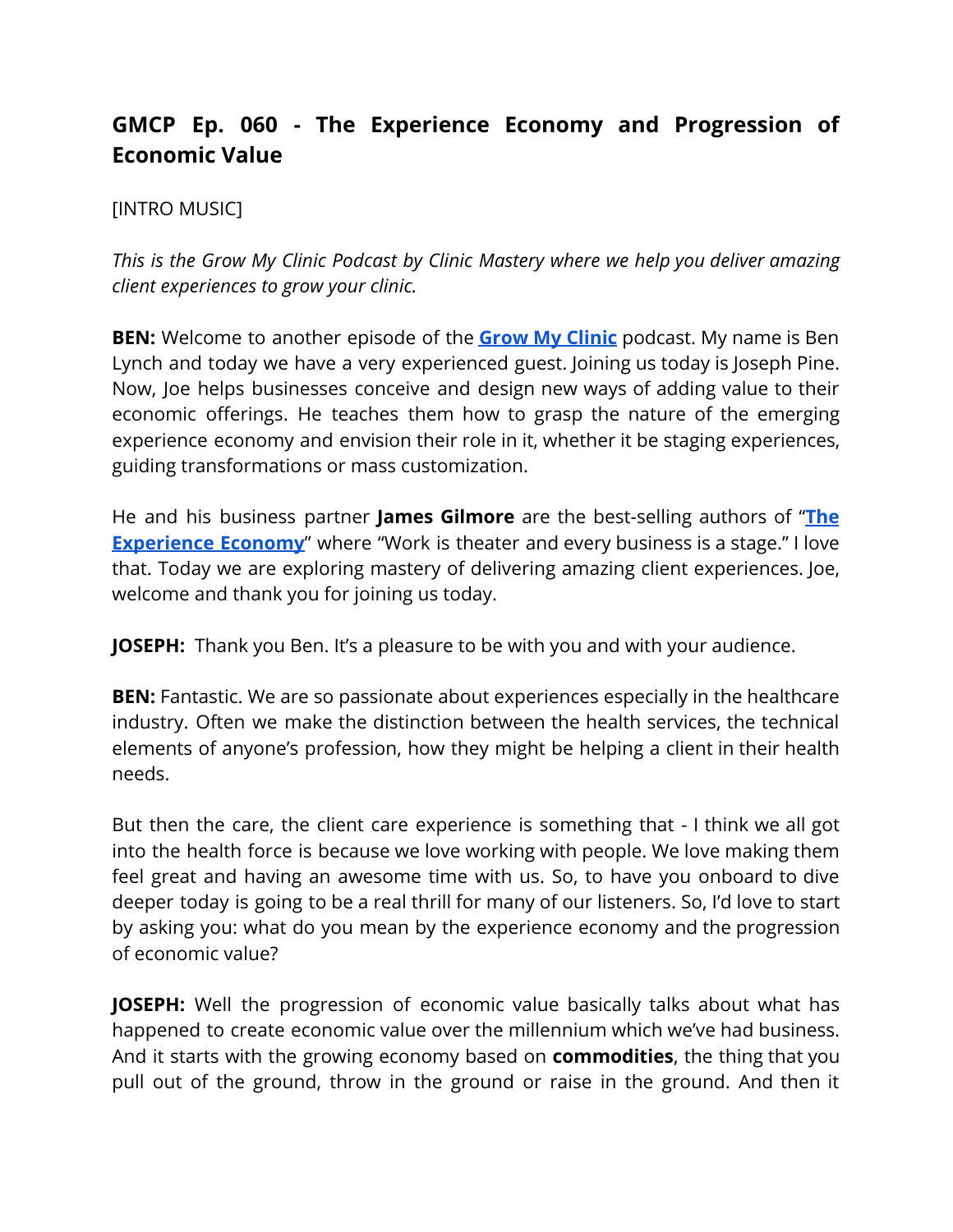shifted into the [inaudible] economy thanks to the industrial revolution again in late 1700's in England where goods were the primary economic offering.

And then the latter half of the century it shifted into the **service economy** where services became the predominant economic offering, where services are what people are looking for. And what happened in the service economy is that goods became commoditized. It was treated like a commodity where it has no differentiation, where people don't care about the brand or the features. All they care about was the price. And that increase is happening to services as well.

You know, the internet is the greatest force of commoditization. It commoditizes not just goods but services as well. In the US, what used to cost 700 dollars to buy or sell a block of shares of a full service broker, now it can cost as low as 3 dollars with an internet-based broker. What that means is that goods and services are no longer enough. The goods and services are everywhere becoming near [inaudible].

So it's time to move to a new [inaudible] economic type that go beyond the services to staging experiences for our customers. And the most important thing to understand about this progression of economy type is that experiences are a distinct economic effort.

As distinct from services, as services are for good. It is basically as good as [inaudible] and the services as the stage, you engage each and every individual in a more personal way, and hereby create that memory which is the hallmark of the experience.

So we're shifting into an **experience economy**—an economy where experience are predominantly the economic good, where experience is where growth and jobs and GDP is going to come from.

**BEN:** Wow, so you've really made a clear distinction that experiences are their own economic offering.

## **JOSEPH:** Correct.

**BEN:** Right. So let's talk a little bit about that. What does an experience kind of look like? Or how do we make that distinction from just that service customization that we're actually providing experience?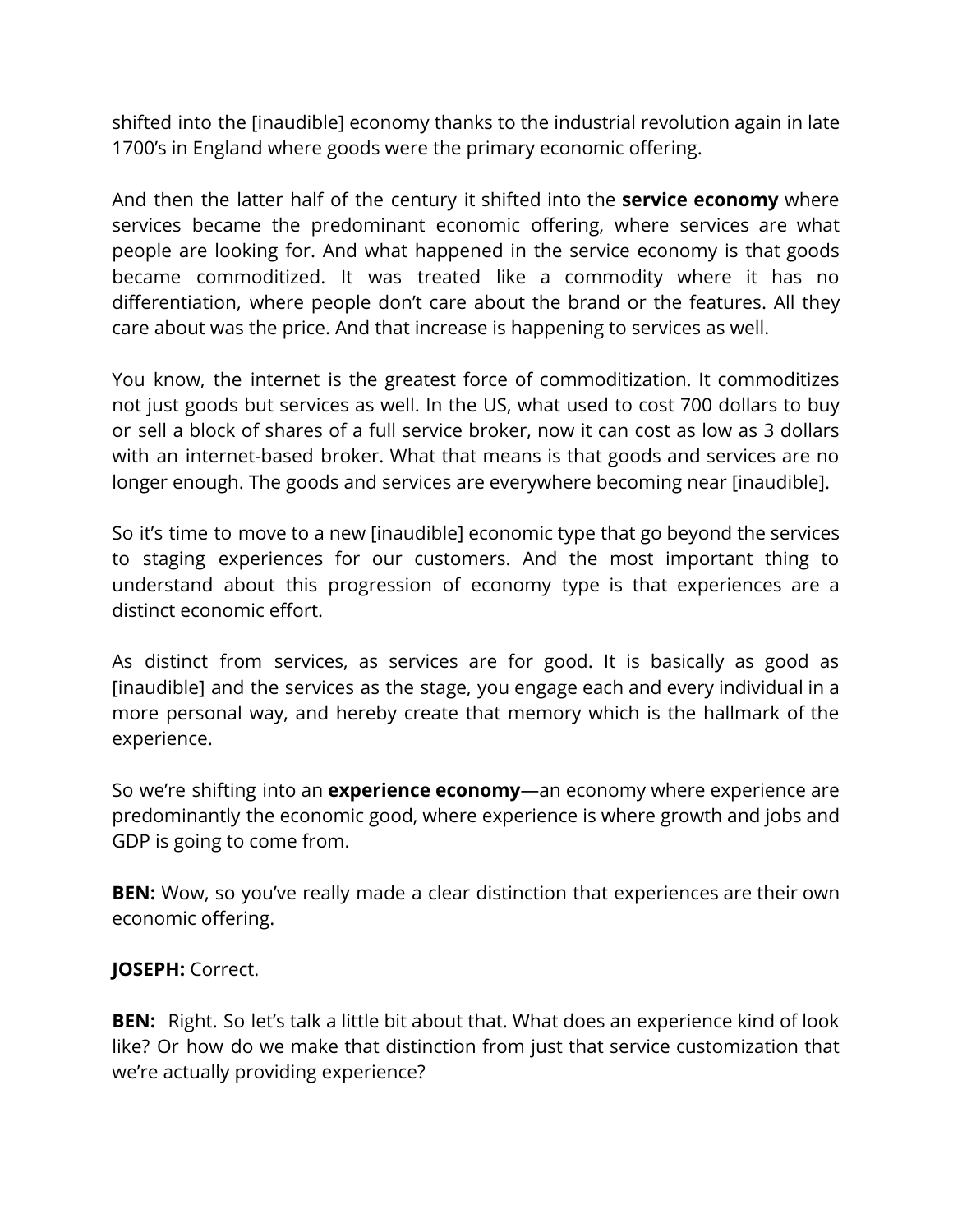Can you give us an example that you would use to distinguish experiences and even then, a medical example, where you've seen in a medical industry providing these experiences?

**JOSEPH:** Well the one thing to understand also is that it's not like experiences are a new economic offering. They've always been around. They're just newly identified. You know, the economists and the government all pushed the experiences into the statistics and services, but in fact we could pull them out because they are so distinct. So we've always had sports events and concerts and plays, if you think about [inaudible] and more recently, movies and nightclubs. And all of these are experiences where people value the time that they spent, right?

That's one of the key distinctions between services and experiences. Services are about the time well saved, but experiences are about time well spent, that people actually value that they spent there. And that can happen in the medical field, in small offices and so forth.

One company that brings to mind, particularly since you mentioned the subtitle of our original edition book is "Work is Theater and Every Business is a Stage," is the fact that **Jungle Roots [Dentistry](https://www.jungleroots.com/)** in Phoenix, Arizona, which is a dentist's office that is themed after the jungle. Dr. Culp, the primary dentist there is known as "The Jungle Doctor." And people go in and you'll see, you know— basically it looks like a rainforest café. I mean, it looks like a jungle in there with the trees, with plants, with of all of these carvings like they remind me of the jungle. You sit on rocks as opposed to chairs in the waiting room. They have animals and so forth that are carved into. It's very much of a themed place and it's a wonderful place for kids to go to.

He's a pediatric dentist and you know, people talk to each other in the grocery store or whatnot about, "Oh hey actually I have got to take little Charlie to the dentist." And they say, "Oh, have you been to the jungle doctor? You have got to go!"

And I was told that he recouped the investment. All the money he spent on these theming of his offices, he recouped it in less than a year because of the distinctive experience that it creates.

**BEN:** Absolutely. And that's probably something going through a lot of clinic owners' minds is, "Wow, to have a fit out, a purpose-built fit out or change, certainly the physical layout of my clinic to be able to facilitate these experiences is a huge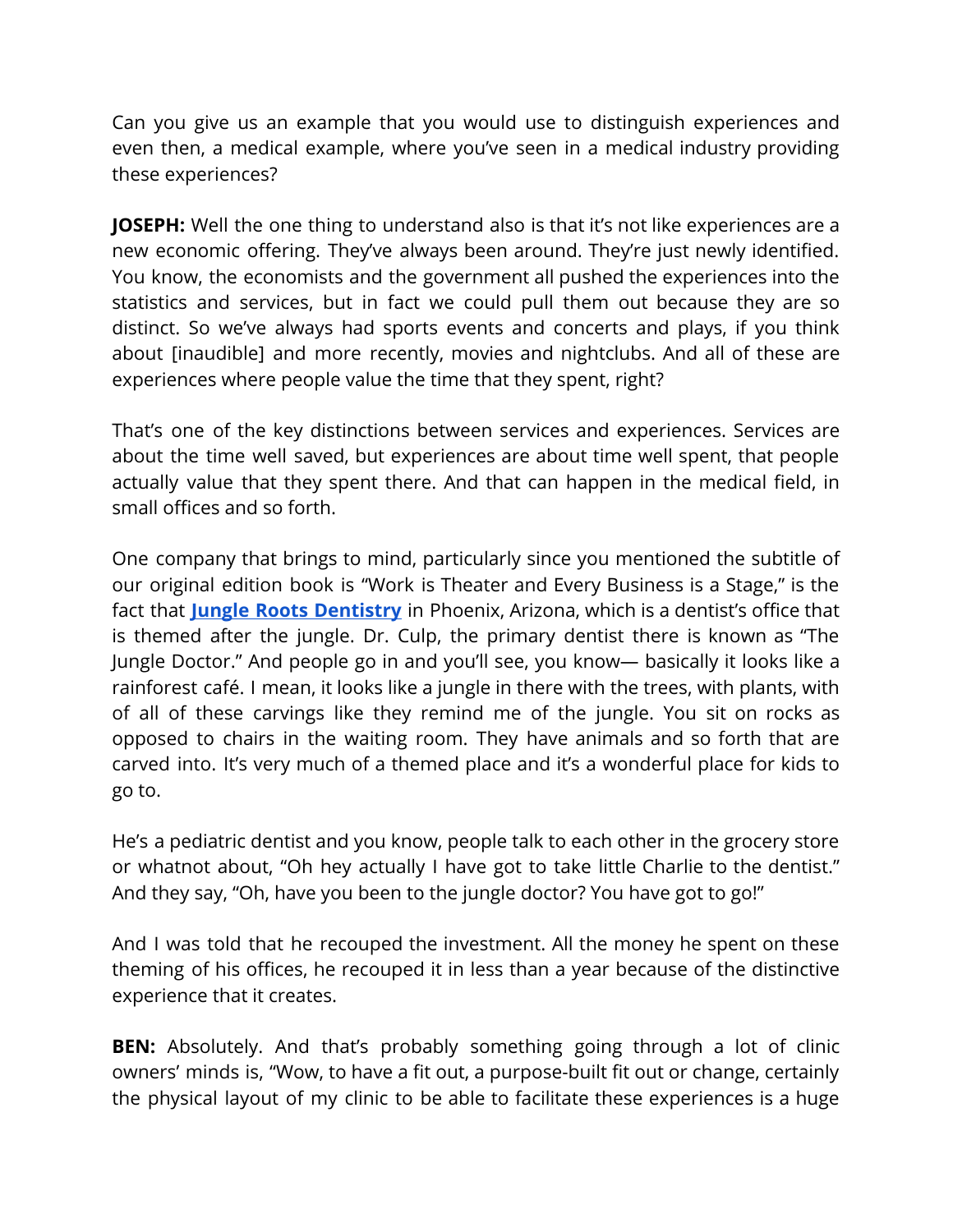capital investment.

So that he, you say, look, in this example, the goal is to be able to recoup his money in a year, it just shows how distinct you can be in the market as well. So it sounds like Joe, that these experiences are really tailored around the audience or the clientele that that particular business serves.

So you might be looking at kind of tapping into reverse engineering their interests and what they're into, to be able to create these experiences. Is that how you would typically work with the businesses? Looking at their clientele and then bringing to life experiences that connect and resonate with them?

**JOSEPH:** Well you obviously do want to resonate with the clientele that you have. If you are a pediatric dentist, you're not going to choose a prison theme for example as what it is. But also it needs to be something that resonates with who you are. One of our other books is a follow on to The Experience Economy is about **authenticity**, which basically is about how you can follow two key standards of authenticity in business, which is being true to self and then being what you say you are to others.

And in terms of being true to self, you have to know who you are and what you can do. I was reminded of another dentist company I know is themed after Star Trek, where the dentists are in Star Trek uniforms, a little communicators on the badge.

Now I doubt they did that and said, "You know, there is enough Trekkies out there that we can hold the business you know, just for now. I mean it's like, no words [inaudible] not exactly like that. And this makes us look distinct! So it can go either way. You actually go with your things that are antithetical to who you are as a heritage, but also you don't go with your things that are clearly a turn off to your clients.

**BEN:** Absolutely. So then let's dive in to some of those experiences. I've heard you talk before about the realms of experience. And perhaps this is some of the more practical filters we can use when creating experiences. Would you mind just sharing with us a little bit about the realms of experience that you talk about and then perhaps how we might be able to use them in crafting and creating these experiences?

**JOSEPH:** We should. The **four realms of experiences** — this is from Chapter Two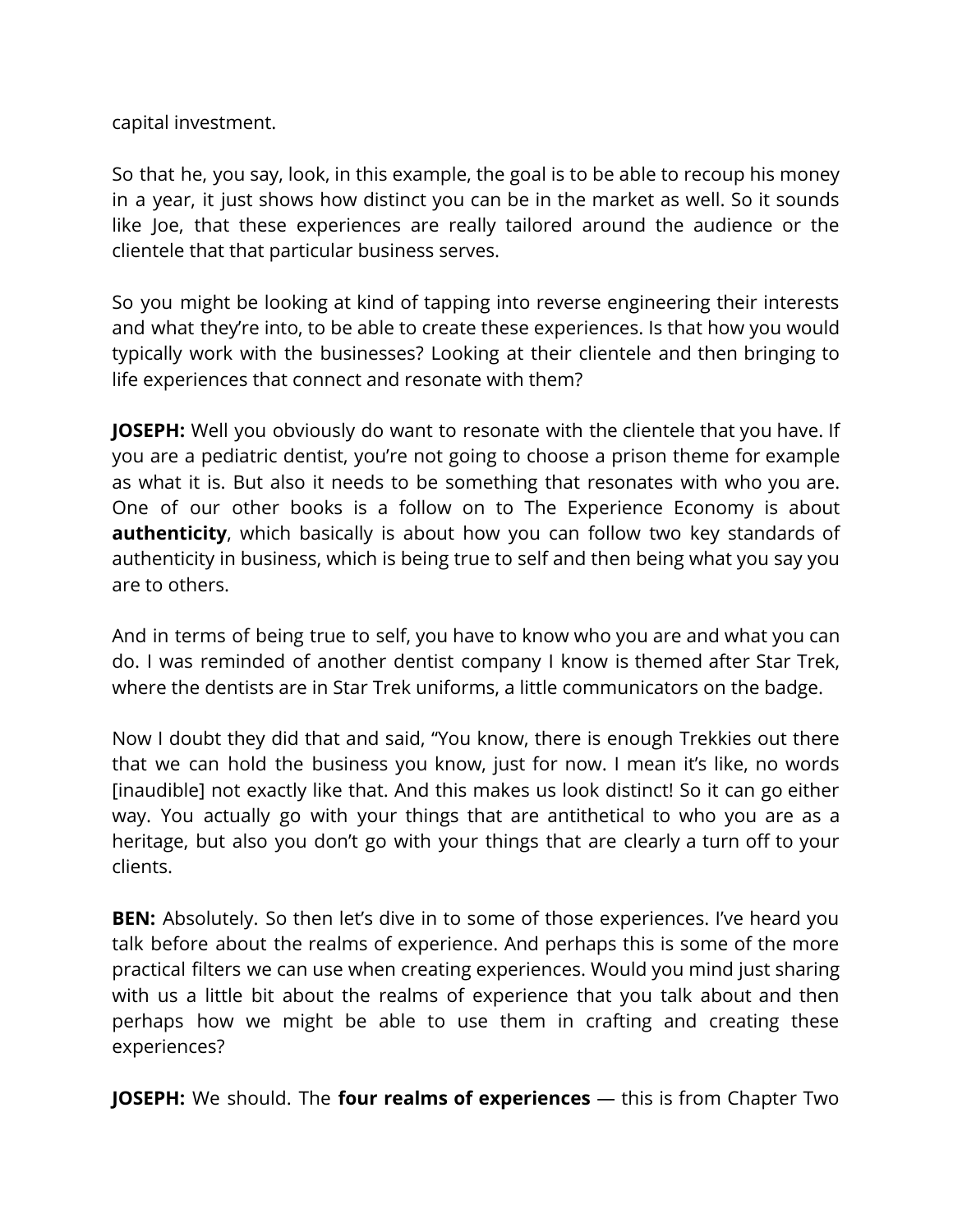of the book — describe the different ways that you can engage people based on whether you're more or less passive, or more or less active, based on whether you absorb the experience in you, or whether you immerse people in to the experience. And all of these elements are there.

You'll never have a hundred percent passive, or a hundred percent active, hundred percent immersion with zero absorption and so forth.

So the four realms basically are: one is entertainment. **Entertainment** is where we passively absorb in the sights and sounds that are presented to us, like watching TV, going to a play, a movie or a concert. Then there is the **Educational** experiences where you are actively — you go from primarily passive to primarily active so that you can learn by what you are experiencing, that information that you are absorbing into you.

And then there are **Escapist** experiences. We go from one place to another and do something there. And then finally there is the **Aesthetic** realm of the experience where you provide a passive immersion, where you're passively immersed in an environment that is so wonderful that you want to spend your time there. You want to hang out and just be.

So you think of entertainment as to provide the place and elements to enjoy, educational providing elements to learn, escape is providing elements to go and to do, and aesthetic is to just hang out and be.

So in the jungle doctor's case for example, they do have TVs that are in the waiting rooms and you could — whanever the TV channel is already there, no. They're kids so you're playing kids movies that are in there as part of the entertainment realm.

Education realm—you certainly want people, whatever healthcare business you're in or whatever clinic you have, education has got to be a huge component about it. What happens in the clinic itself is almost always the small part of the total healing process. So you have to educate people and help them think about what they need to do so as to carry on, what they learn in the clinic and thereby become more healthy.

Escapist experience is you're going to think about—again, the jungle doctor is very much like going from the normal environment to the jungle right there. But even in more normal clinic environment is what you have for people to do there that makes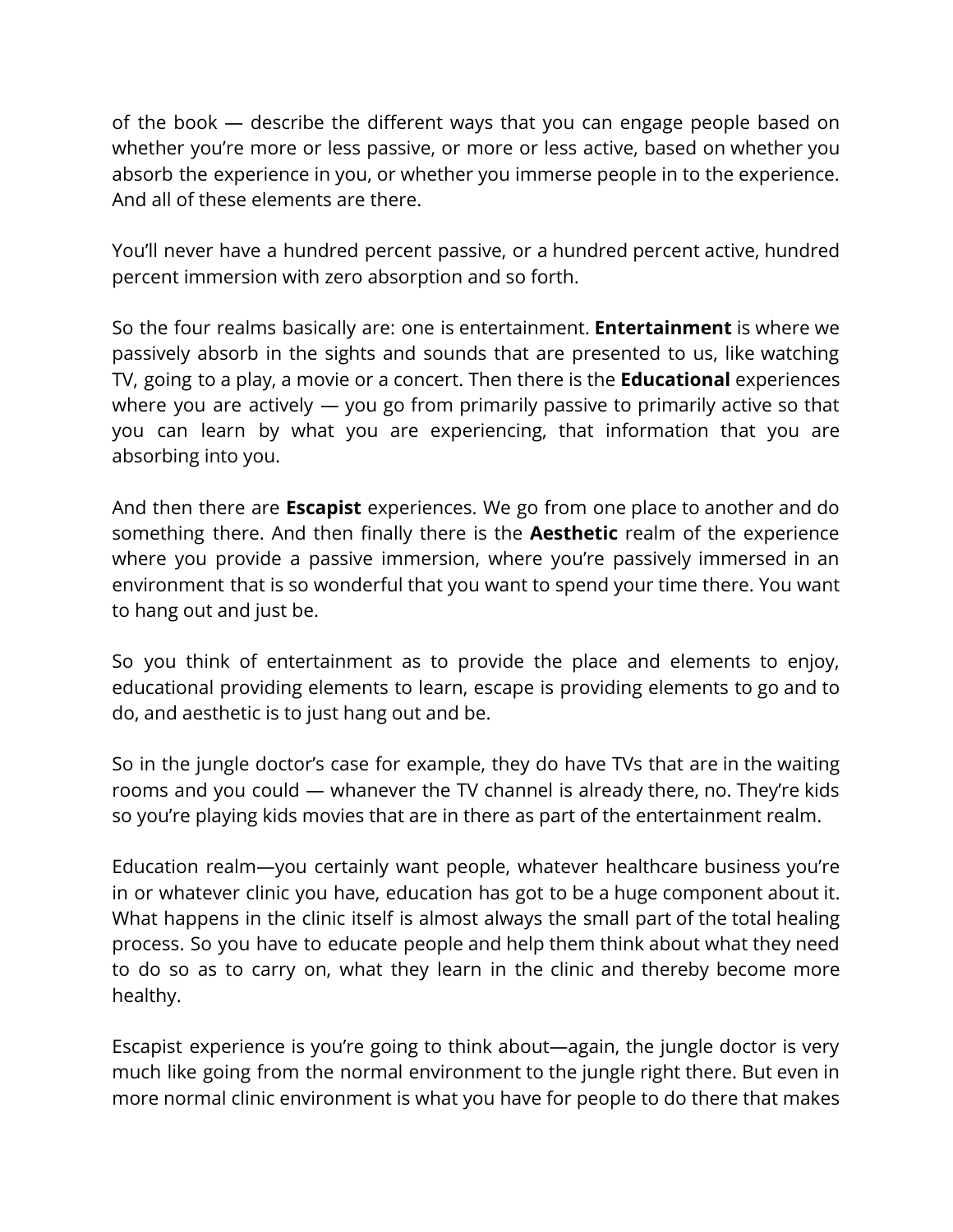them active within that. How do you make it very distinct from the other environment? If you're in a normal business, you know, strip mall or whatever [inaudible], what makes your place distinct?

Finally, the aesthetic is — what is the place where people actually want to hang out? I mean, you will think about the environment that you are creating and think about what your goal is, people want to stop by even without an appointment because they love the place so much! Or their appointments started and they want to hang around, right? Whether that happens, that should be the goal.

I was reminded of a wonderful medical practice. It's a one person doctor practice, also in Arizona and outside of Tucson. Dr. Greg Petersburg has a wonderful practice called '**The [Renascence](https://www.renascenceaging.com/)**.' It's an anti-aging practice and the idea is: how do we help people live healthier and live longer?

And so he has only two appointments per day. You get a morning appointment and you get an afternoon appointment. It's after the theme of Renaissance, like the Renaissance is about the Age of Enlightenment. This is about the Enlightenment of Aging! But it's themed like a Tuscan village.

You go in there and it's just a beautiful environment. The aesthetics are amazing and the people who do just want to hang out there — every room is special-built for the purpose of the part of your stay there. So there is a room just for the examination. There is a room for sharing the results.

There is a room for blue sky-thinking and being able to, "So you're okay. This is what I think you need to do." They have a fountain right in the main area where everything sort of revolves around. And every one of the rooms is in fact sub-themed after the thinking styles of Leonardo Da Vinci if you have seen the book on that. So there are seven thinking styles. There are seven rooms and everyone takes off on each one of those.

It is a place that really does hit the sweet spot of the experience by being entertaining and educational, by being very much escapist of going from the normal environment going to Tuscany and you have the medical analysis done. And then with the aesthetic realm of providing a wonderful place where people just wanted to be.

**BEN:** Wow. That is truly—I just want to go there right now. That is phenomenal. So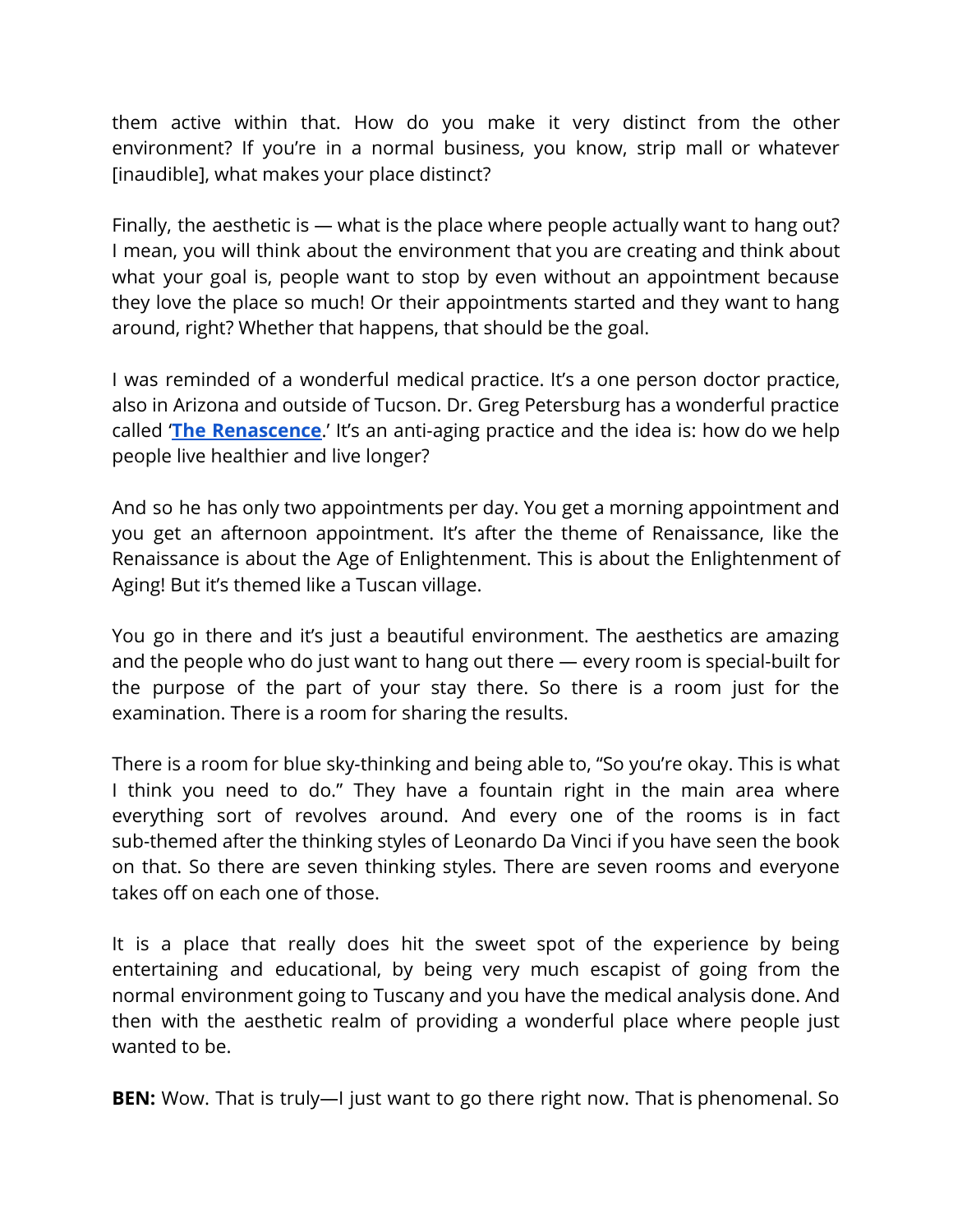Joe, there are a lot of clinics out there and they're going, the reality is, I've hide out this building and we've set it up with a couple of rooms and we're treating our patients as they come in. We do a good job. We deliver a reasonable service.

And I want to take them back to the very top of the discussion that these are distinct offerings, distinct from services.

You know, someone — they've already set up their clinics, right? They've already got their kind of layout, and service. With the starting point, I mean, the example you just gave there is incredible and that is obviously someone who's doing it really well. But for the novice, for someone starting out or looking to kind of relaunch with this idea of delivering experiences, how would you advise them to begin that process?

**JOSEPH:** Well the first thing to do, particularly if you do already have your place that you have created, is to understand again that in the experience economy, **work is theater**. And it is not a metaphor. I mean, work as theater. I mean work is theater. That whenever you are in front of customers, whether they're patients, family members or whoever they may be, whenever you are in front of them, you are onstage.

You're acting, and you need to act in a way that engages your audience, that engages the people there, being the key thing with experience. So the thing about theater is that it doesn't require any capital equipment to be able to direct workers to act, to understand how you do things.

The basic distinction between services and experiences is "What versus How." Services are the what, the functional activities you have to do. You have to check people in. You have to get their address. You have to get their medical information. You have to direct them to or lead them to a room. You have to take their vital statistics, whatever it might be. You have to perform the services. But how you go about doing that? That is what turns any mundane interaction into an engaging encounter.

There is a famous medical journal article from the medical journal of **The [Lancet](https://www.thelancet.com/)** way back in September 1994 by a couple of doctors. And the title of it is "**Acting in Medical Practice**." They say back then that we—and this is long before we wrote the book, that we think that doctors must be actors.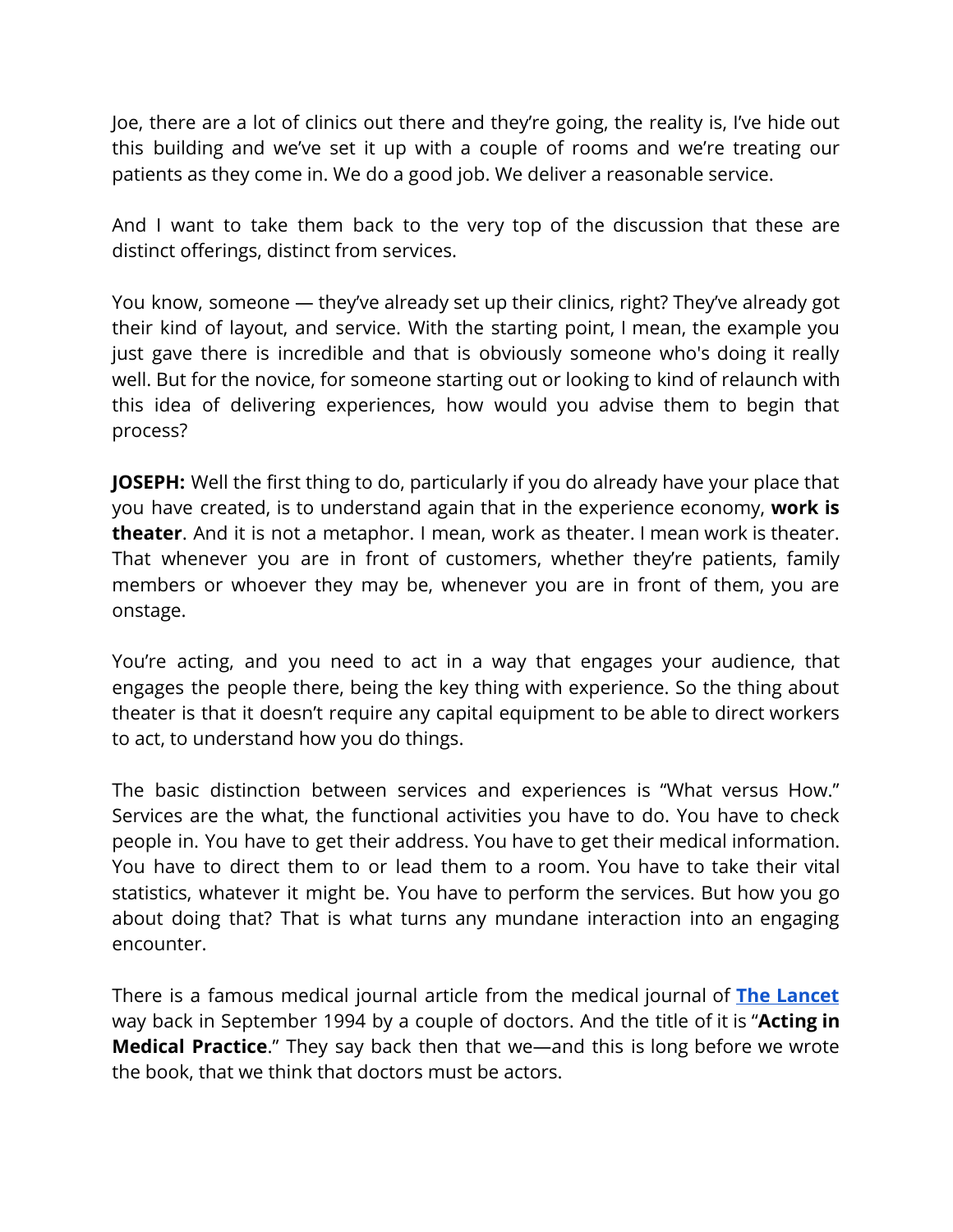In addition to demonstrating clinical acuities, positions are expected to assume a role to play upon the particular situation of a particular patient. The position does not possess the necessary skills to assess a patient's emotional needs and to display clear ineffective responses to these means that the job is not done. And that is the case in any practice.

**BEN:** Tremendous distinction there. And I'm just playing devil's advocate here. I speak to a lot of clinic owners and they say, "Well, that is fake or phony or it's not genuine, not authentic." But they are carrying on different actions, behaviors outside of their role.

When they come to the office and their physiotherapist, the way they interact is different than the way they interact with their friends and family members. And so they are acting, whether they call it that or not.

**JOSEPH:** Exactly right there. Acting can be fake or phony if you are being fake or phony. But, acting can be very real. Acting is fundamentally about making choices, just as you pointed out. It's about choosing what parts of myself to reveal to those in front of myself.

And we all act differently in front of customers than we do our friends, in front of peers than we do our bosses, in front of family than we do with strangers. It doesn't mean we're being fake or phony in any one of those. It's choosing what parts of ourselves to reveal. Acting is choice.

**BEN:** Absolutely. And so, there is a level of deliberateness and purposefulness in looking—

**JOSEPH:** Intentionality is what I love about it.

**BEN:** Brilliant. Intentional about each interaction that we have with our patients while we are working. So, perhaps that is something that clinic owners can do  $-$  is look at the touch points or interactions that they have with their patients. And then dissect how they could be more deliberate and one of the distinctions that I loved from your work Joe was personalized, engaging and memorable. There are some filters that we've certainly used when looking at those interactions. Is that how you go about it really?

I am getting into the nitty gritty here, because I want people to be able to go to their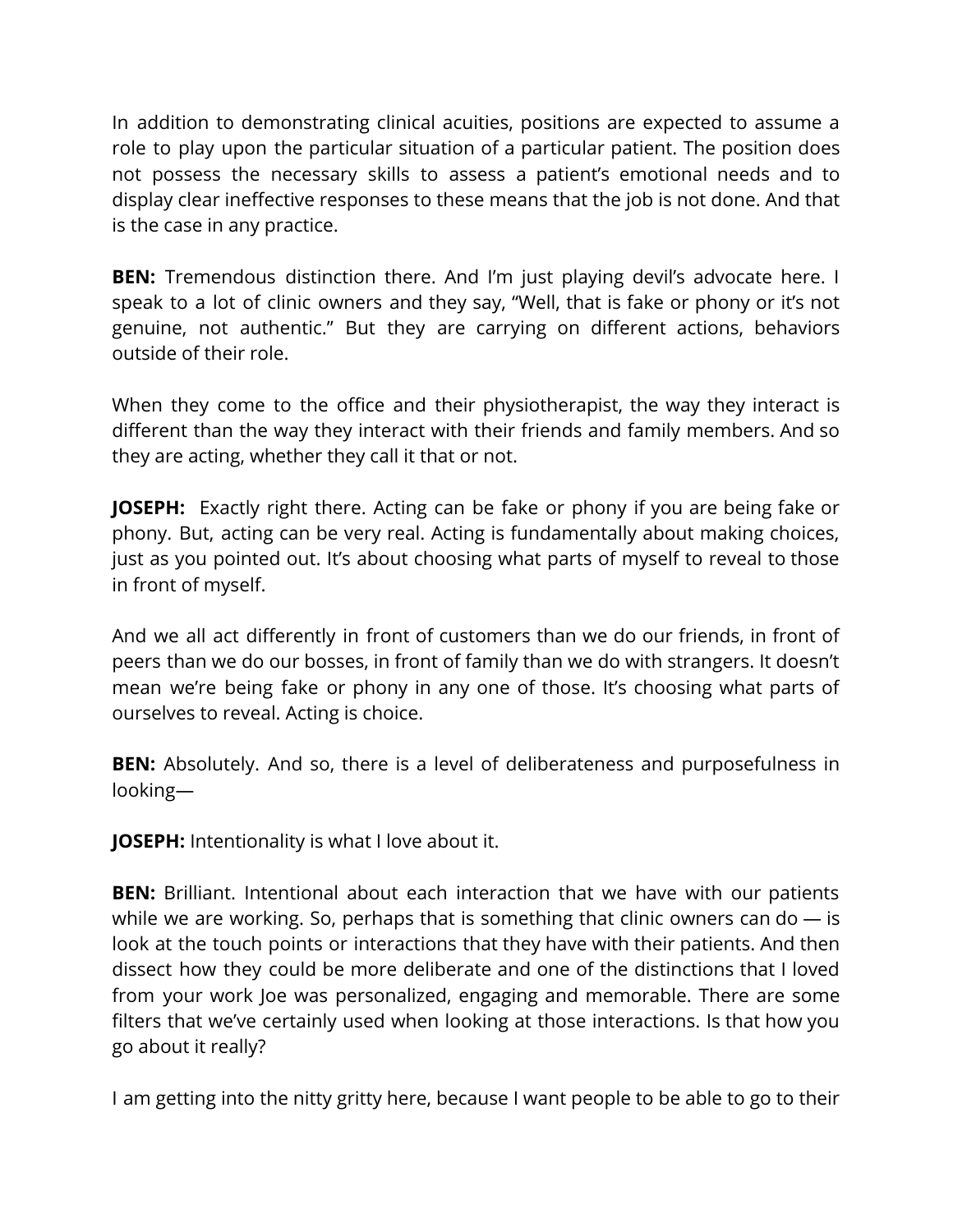office today or tomorrow, and go, "Okay, if I sit down, what can I start with?" Is that a process that would work? Or do you have a better distinction there?

**JOSEPH:** Those are all very good. You look at all the key characteristics of experiences. It's about engaging. You need to engage each person and to best do that is by being very personal. You need to reach inside people to engage them so the better you customize the services that you have, the easier that's going to be. So, why don't you remember who your patients are when they come through the door?

They remember you. It's not like you don't have a list of who's coming, right? You got an appointment list. Why do you make them check their address and phone number, when you already have this information. I was just in the doctor last week as a matter of fact. And then they fill out this information that they already had.

That is not the way to do it. So, customize those services. And then, create that memory that this is about doing something that they are going to remember. You can think about what are signature moments in your place? What are things that people are going to talk about and remember? The classic one with kids is, of course, giving them a lollipop. They remember that. They remember that, "Oh last time, I got a lollipop!"

But what are the other things that you can do for the kids and adults that really cause them to remember who you are and to cause them to want to come back? Now, obviously, you start going to do all service stuff, right? You are going to do all that right, you know, but on top of that you can use these elements to create a distinctive experience.

And by the way, imagine if you then built an office—purpose-built, with intentionality for what you are talking about. And you start from the ground floor or like the jungle doctor did. I'll give you another example. It's **Vance [Thompson's](https://vancethompsonvision.com/) [Vision](https://vancethompsonvision.com/)** in Sioux Falls, South Dakota, who is an eye doctor. And he built his own place that is basically themed and shaped like a cornea. You know, with the outer things, with all the colors this and that, and with all the natural lights streaming in, and then the retina and the nerve centers where everything happens.

Regarding theater, they have backstage areas and front stage areas. Every room that you go in actually has two doors, so that the customer, the patient, will go out one door but the lab technician and the doctors and so forth will go to a backstage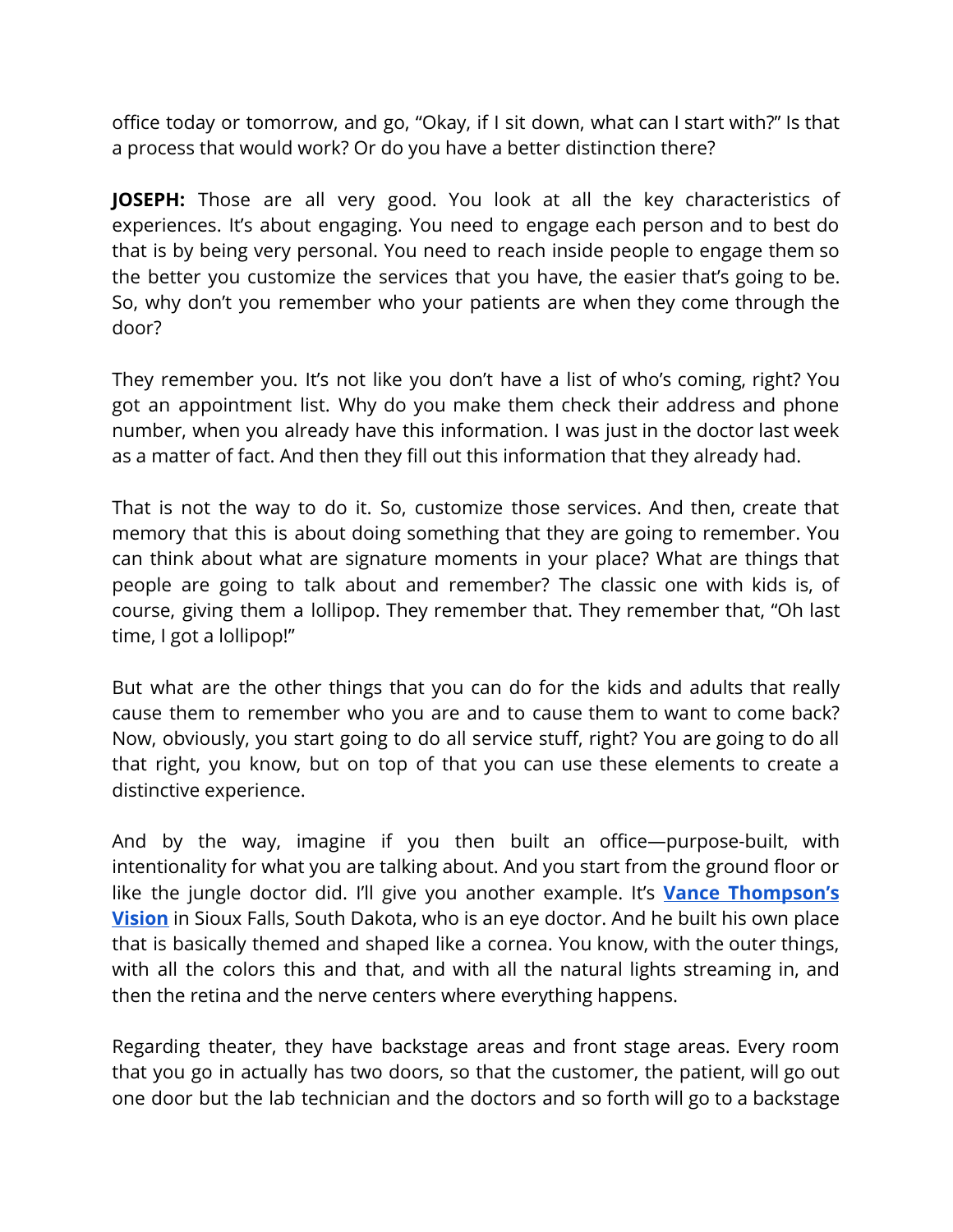area so that they're never doing the offstage things in front of the customer. And they can even customize the beautiful lighting that they do again because it's all about the eye. They can customize that whether it is to match homecoming colors of a particular, of a local high school when it is homecoming weekend.

They have a patient pad, a piece of technology that they use to customize the experience. It also has procedure videos, educational elements, information and even games for kids to play to occupy their time and so forth.

**BEN:** I love that distinction of onstage and offstage, and making the distinction between the two that really keeps people engaged in that experience, I can imagine. Wow. Some real pearls of gold here Joe.

I am interested to know, over the last twelve months or so, what have you seen in terms of the shifts maybe in technologies, strategies or methods of people providing experiences, and how might that filter into the coming twelve to twenty-four months? Like, what is trending for you at the moment? What is really top-of-mind?

**JOSEPH:** Well, what is interesting, I want to make a point that I think it is important to use the term of staging experiences versus providing or delivering experiences. Those are service words and the vocabulary matters.

One of the best things I've seen actually, when you're not in health care is the **Carnival [Corporation,](http://www.carnivalcorp.com/) the Cruise Company** has announced an **Ocean Medallion** which is an IoT device, or an"Internet of Things device that as they're ramping it up in the first implementation has been in the last twelve months, and eventually be in all a hundred plus ships they have in all for the guests, but right now it's on a few ships with not all the guests.

And this allows them to know who everybody is, that you don't have to show your passport when you get onboard because you've already uploaded it in advance. You are 'ocean-ready' as they call, and as you walk up the gangplank to get up, your picture and your name pops up, and they verify that, "Yeah, you have submitted your passport information." So they'll just greet you by name when you walk onboard.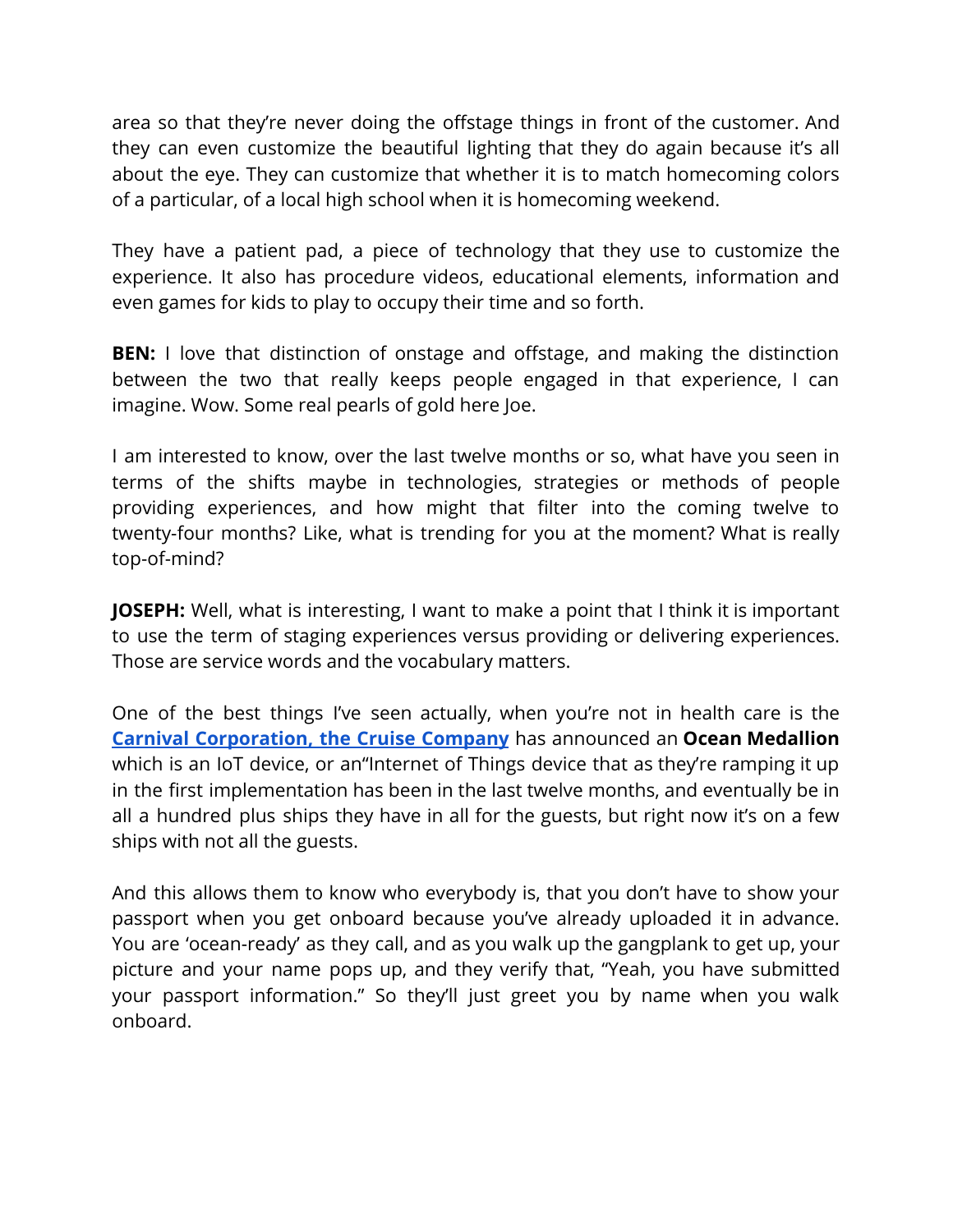When you get your stateroom, the room opens automatically as you touch the door because it knows who you are and what room you're in. They can even remember your multiple different preferences based on the context you're in.

So, when you are in a pool bar, or in the pool deck with your kids, they remember that your favorite drink is an iced tea with no lemon. Or when you are in the bar with your buddies and some mojito and when you're in the restaurant with your wife, let's say a glass of Shiraz.

They basically mass customize the entire experience, given every guest and every family unit, a mass-customized itinerary with personal experience invitations about what they can do. And I think that sort of thing is going to come around more and more in various different industries.

And obviously, it doesn't require an IoT device to do this, a lot of reasons for using that on a ship versus a phone. But so much can be done with the person's own smartphone, where like in **[Neiman Marcus](https://www.neimanmarcus.com/)** for example.

If you have a Neiman Marcus app open when you are going to the department store, it identifies you. And it sends a message to your personal sales representative, your sales associate who then looks you up and looks up what your styles are, what your color preferences are, what you have bought in the past. They can arrange a meeting to give you a personal style consultation there while you're in. And if you want to be anonymous, you just don't open the app when you to go into that store.

So, you see more and more things like that happening as well as of course, there are more and more use of virtual reality and augmented reality. There are many dentists and others who like to show movies on the ceiling. And some are now starting to do virtual reality experiences.

But I worry about that if you get too far away from knowing what is going on to the mouth and [inaudible]. Those things happen. [inaudible] Yelling that something is going on in the virtual reality. But those are some things that are going on here.

**BEN:** Terrific. That is fantastic. And I think there seems to be so many possibilities of how you would stage these experiences. I love the distinction in the language, how you would stage these experiences for someone.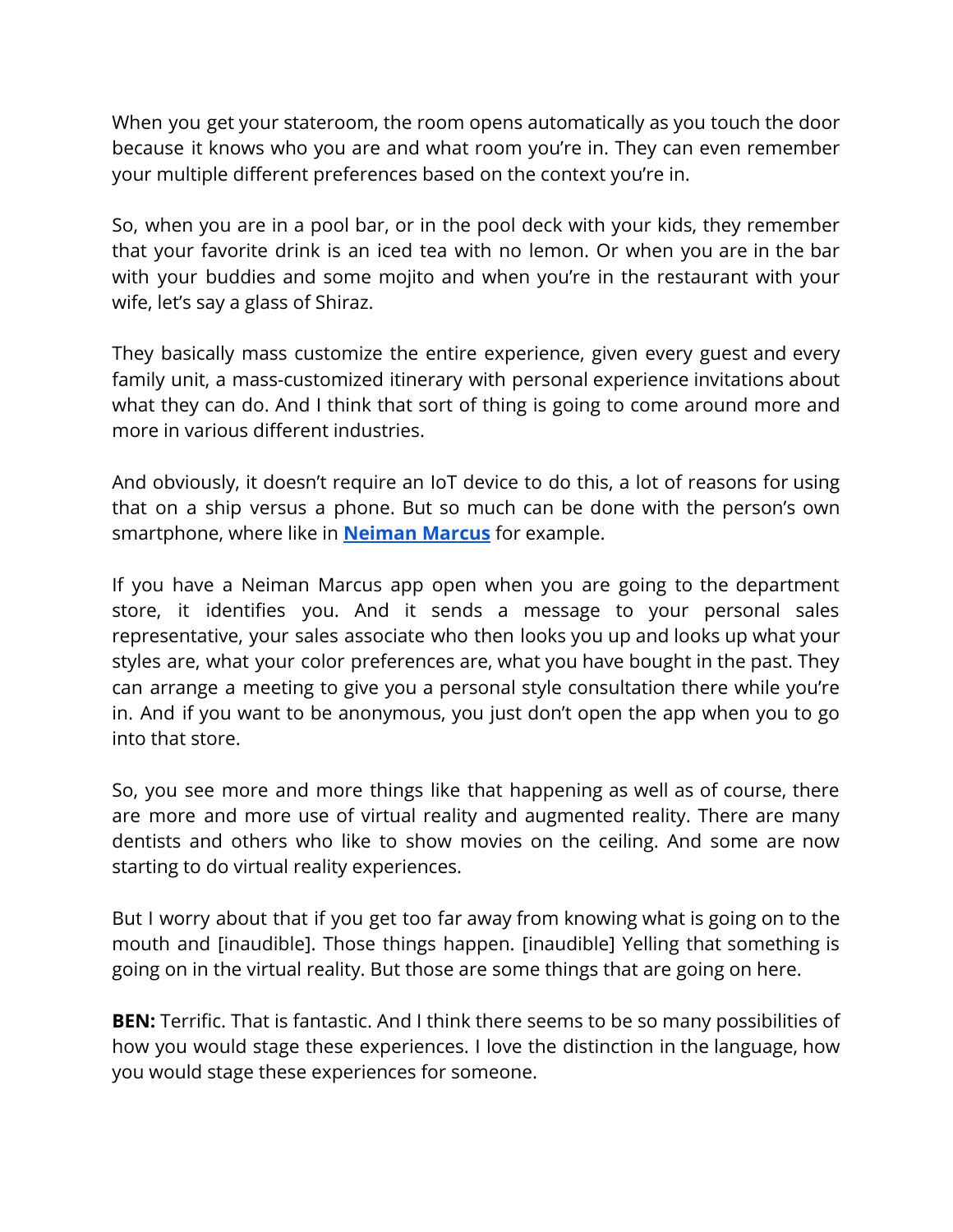Joe, if you could give an overview — if you're brought into a business and they've asked you, "Joe, we believe in this experience economy. We want to deliver it. We want to be distinct." How would you go about it? If you can give us kind of an over-level view of what are the things that you would do to go from [inaudible] to go in transforming or crafting and staging these experiences?

**JOSEPH:** Well the first thing I'd do gets back to intentionality—is I would get intentional about the entire experience. I would, in particular, think of, "What is my theme?" My theme is the organizing principle to the experience.

It doesn't have to be fantasy like Disney theme parks. It doesn't have to be in your face like themed restaurants. It is simply the organizing principle for how you decide what is in the experience versus what is out of the experience.

You think about the Age of Enlightenment and the Enlightenment of Aging, right? How that theme can transform everything that you're doing and how it sets up what place you want to create and so forth. You think about the theme of being "the jungle doctor." You will set up what you want to do in that. So what is your theme? What is your organizing principle?

And then everything can then flow from that in terms of how you design your offices. So you have positive cues that create that theme. You'll get rid of negative cues that don't fit with the theme. You engage all five senses while you're even there and how do you do that. And imagine this: what smell is the greatest [inaudible]. What sense is the greatest [inaudible], right? It is smell of course!

Often, and particularly in medical offices, the best we do is eliminate the bad smells. And what tends to do is it gives the impression of people that this is a place that needs to be cleaned, right, if it smells antiseptic, [inaudible]. But what are the positive smells? How do we engage people? What smells would fit in to our experience?

Right then, going through the four E's is great and how you hit the sweet spot in the middle by having aspects of all four of those. Customizing that and how you get individual with every one of your patients, every one of the guest of your experiences, another vocabulary thing to use when you're staging experience. You have guests, not just customers.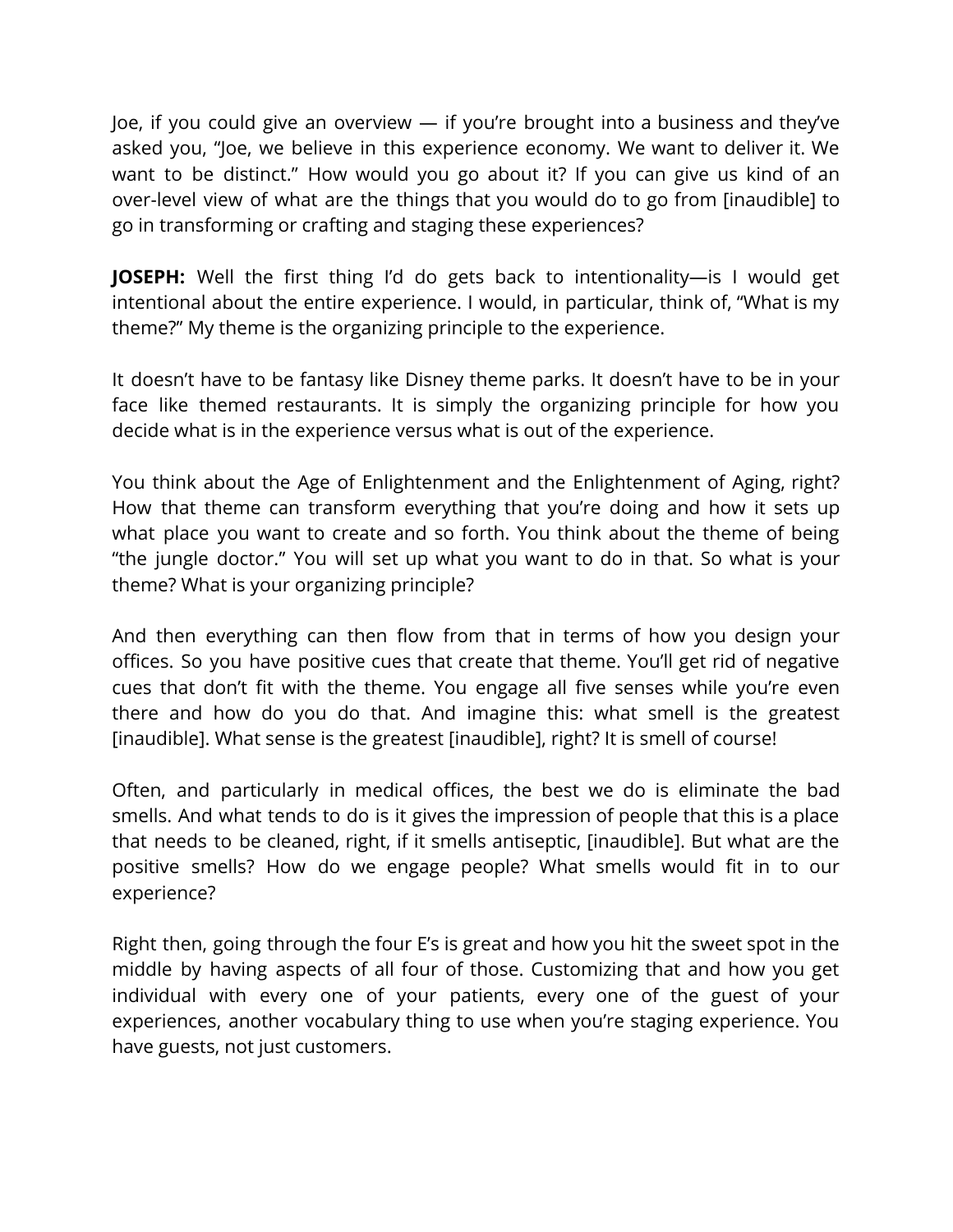And then theater, right? What is the theater that you want to perform on your stage? How do you direct your workers to act? How do you give them roles to play? Help them characterize those role. Even get rehearsals and backstage areas.

You can't expect people to be on a hundred percent of the time. They need an area that there are no guests, where they can be backstage, and do activities that belongs back there in order to have the [inaudible], it takes to be able to create a great experience.

**BEN:** Terrific! And I think the theme there is just intentionality as you said at the very top, which is that there is so much thought behind each part, interaction of that experience. One thing, I want to just quickly come back to, because I hear a number of listeners going, "That all sounds great, but I've still got to get the person better."

And you did say it earlier Joe that to bring it up, obviously you have to be providing a good service. You have to actually be getting results and health outcomes for your clients. Let's absolutely made that disclaimer. But this is starting to look at how we do differentiate ourselves.

And we know that if you're engaging people like this—this actually helps them in their health journey and their journey towards wellness. So this is, the added layer. Sorry, go ahead Joe.

**JOSEPH:** While it brings up important points I want to make sure we discuss, too. We talked about helping them on their journey to wellness, that in fact there is one more economic offering in this progression of economic value.

And that is when you go beyond the experience. In fact, you use the experiences to guide your customers to change, to help them achieve their aspiration. And all of healthcare, and clinics in particular are really in the transformation business, built on top of experiences.

The transformations are life-transforming experiences. Experiences that change us in some way. And nobody ever goes to a clinic without having an aspiration, whether for themselves or for their kids or for another loved one. They have aspirations, and the bottom line is about helping them achieve those aspirations.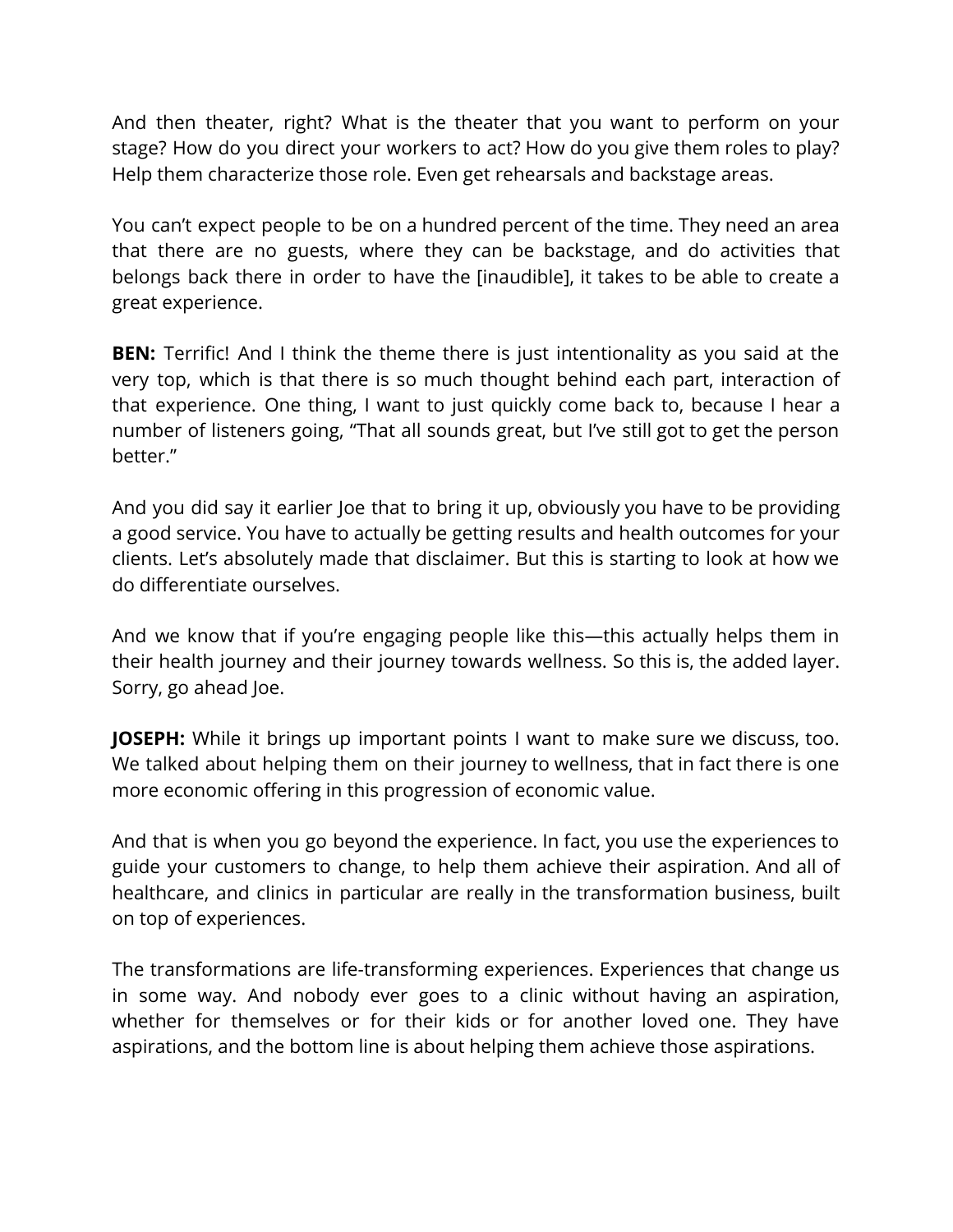You know, Vance Thompson Vision again—they talk about their theme of "changing lives by creating vision." They recognize that they are changing lives. When they install a new cornea, or when they do cataracts surgery, or when they do LASIK surgery, it's not just vision that's improving. It's a life that has been changed. And how do you go about ensuring that to happen?

So I think it is imperative for every clinic to understand that at the bottom line, it is about outcomes. It is not about inputs. And outcomes are fundamental to all transformations. They are fundamental to healthcare.

They are fundamental to clinics is providing the outcomes that people want. And that is why I do actually so much work in healthcare, generally with hospitals, but also recognizing that research shows that the better the patient experience, the better the outcomes. And that is the bottom line.

**BEN:** Oh, there's not a better note to finish all them Joe. I love it, because we are moving to, and part of being health professionals, having outcome based, having an evidence-based behind your practice, but rather than just maybe helping someone in their acute need of you know, sickness, illness, injury, actually helping them achieve their aspiration, their outcome, that transformation-- boy oh boy, that is amazing.

That is absolute gold. And there are a hell of a lot of practicality about what you have covered here Joe, in terms of the realms of experience, that people can look at and go, "How well are we doing this?" or "How could we transform and stage experiences around these four realms and how can we stimulate and engage their senses? How can we customize it even more so, and maybe even anticipate their need ahead of time?"

Incredible practicality. I want to say thank you so much. If there is one parting piece of advice or golden nugget that you want the listeners to leave with today, what would it be, Joe?

**JOSEPH:** It would be to understand what business you're really in. And it's not the service business. It very much may well be the experience business. But I encourage you to even think about being in the transformation business and thereby create the great patient experience in order to affect and change their lives.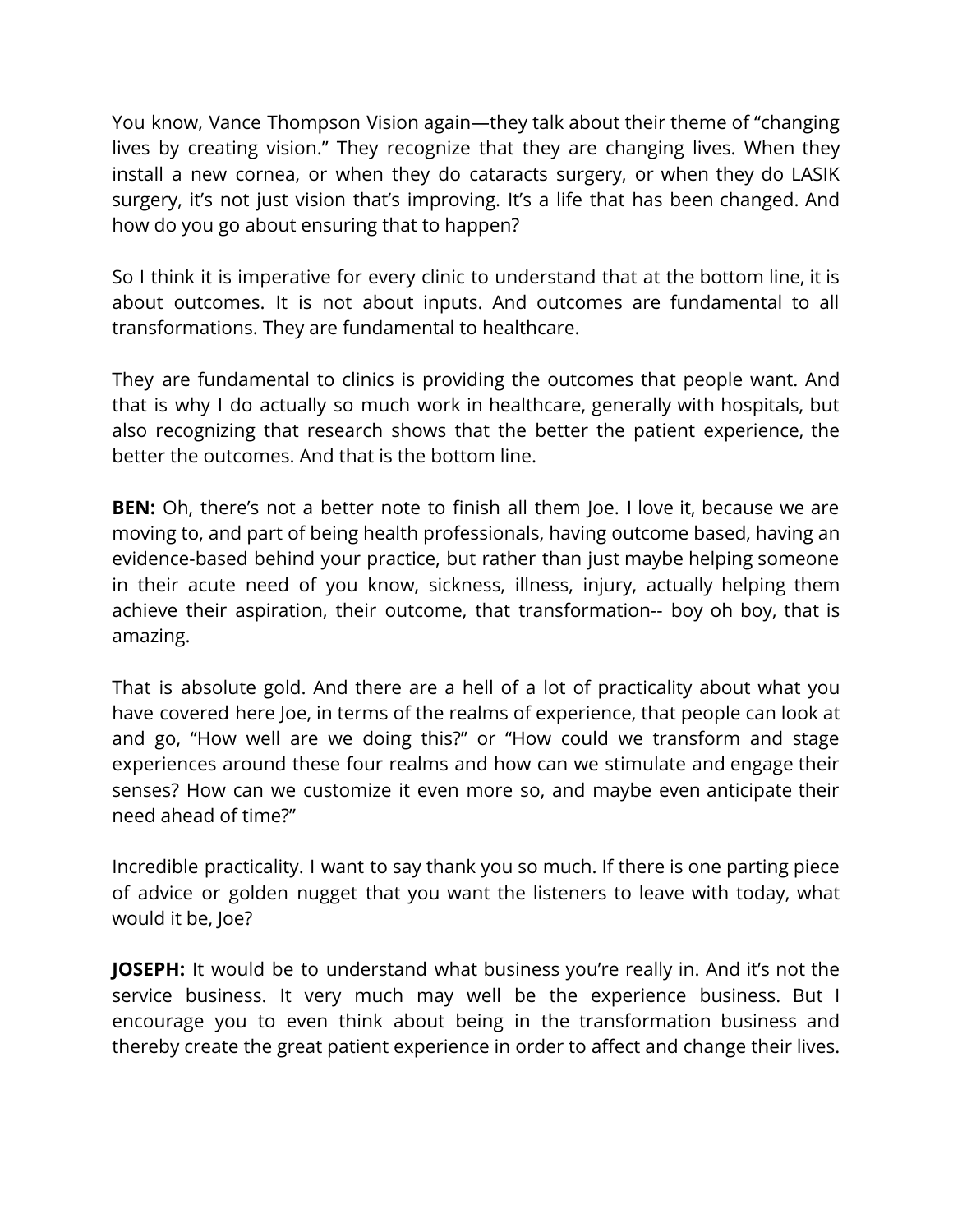**BEN:** Absolutely. Now, Joe, I know a lot of people wanting to reach out to you and connect with your work. We've got a couple of books that you've written that people should absolutely read.

One of them is **Mass [Customization:](https://www.amazon.com/Mass-Customization-Frontier-Business-Competition/dp/0875843727) The New Frontier in Business Competition**. The other is **The [Experience](https://www.amazon.com/Experience-Economy-Updated-Joseph-Pine/dp/1422161978) Economy** which is brilliant as well and what we've referenced a lot here today. Another one is **[Authenticity:](https://www.amazon.com/Authenticity-What-Consumers-Really-Want/dp/1591391458) What Consumers Really [Want.](https://www.amazon.com/Authenticity-What-Consumers-Really-Want/dp/1591391458)** And there's another one as well Joe.

**JOSEPH:** Yeah the last one you pointed out is **Infinite [Possibility:](https://www.amazon.com/Infinite-Possibility-Creating-Customer-Frontier/dp/160509563X) Creating [Customer](https://www.amazon.com/Infinite-Possibility-Creating-Customer-Frontier/dp/160509563X) Value on the Digital Frontier**. So that is all about virtual reality, augmented reality, about 3D printing, watching [inaudible] being used in medical practices and so forth.

**BEN:** Yeah, fantastic. Absolutely sink your teeth into there. Is there any other way that people can connect with you and follow up your work, Joe?

**JOSEPH:** Yes, so you can go to our website[,](http://www.strategichorizons.com/) **[www.strategichorizons.com](http://www.strategichorizons.com/)**. There is a contact page and if you'd like to get further information, get our occasional emails on the events and the writings that we do.

We hold every year an **Experience Economy Expert Certification Program**, a four-and-a-half day immersion in the experience economy and everything that we talked about including customization and transformations as a part of that.

And we have one Certified Experience Economy Expert in Australia. They came to our course two years ago and certainly we'd love to have more.

**BEN:** Fantastic. Oh, that is terrific. We'll put that link in the show notes underneath the podcast on our website to you can easily click there and head on over. Joe, thank you so much for being here today. There is incredible gold, practical wisdom inside of this episode, so thank you very much.

**JOSEPH:** My pleasure, Ben.

**BEN:** Awesome. Thank you for tuning in to another episode of the Grow My Clinic Podcast by **Clinic [Mastery](https://www.clinicmastery.com/)**. We'd really appreciate your honest reviews and ratings on iTunes or whatever sharing, listening platform you use. And if you could connect